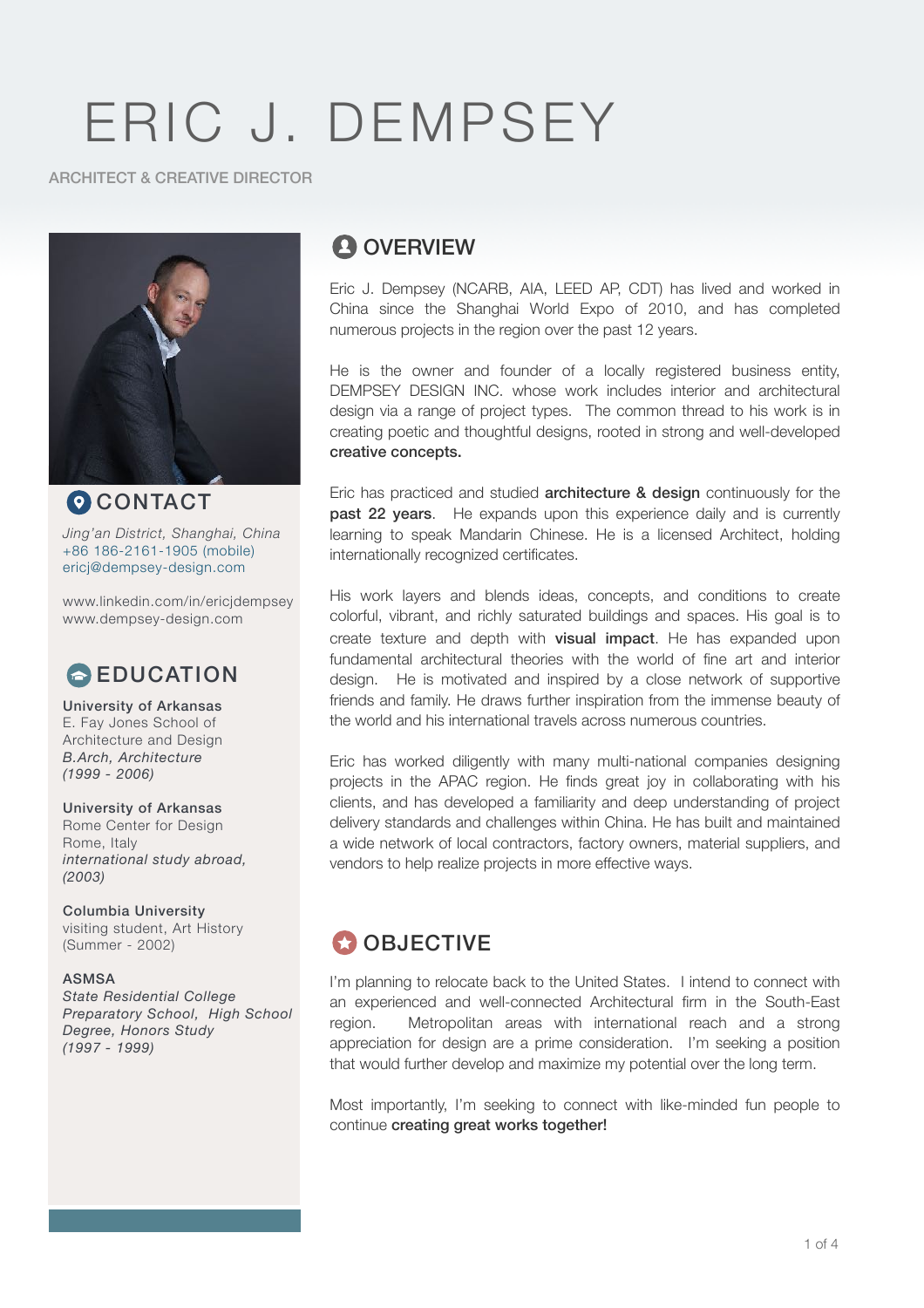*NCARB, AIA, LEED AP, CDT*

*Jing'an District, Shanghai, China* +86 186-2161-1905 (mobile) [ericj@dempsey-design.com](mailto:ericj@dempsey-design.com)

www.linkedin.com/in/ericjdempsey www.dempsey-design.com

# **CERTIFICATES**

- **Licensed Architect**
- National Council of Architectural Registration Boards Certification (NCARB)
- $\blacktriangleright$  LEED AP
- **Construction Documents** Technologist (CDT)

**ED LANGUAGES** 

- **Mandarin Chinese (Intermediate)**
- **English (Native Speaker)**

# **C**SKILLS

#### Professional:

- **Creative Direction**
- **Schematic Design**
- **Client Coordination**
- **Business Development**
- **Expert Revit / BIM**
- 3D Rendering & Visualization
- **Design Management**
- **Construction Administration**

#### Interpersonal:

- **Communication**
- Listening
- **.** Solutions & Problem Solving
- Leadership
- **Research / Thought Leadership**
- ! Sales & Negotiation

# **C** EXPERIENCE

### Dempsey Design Inc.

*Owner & Founder November 2019 - Present Shanghai, China* 

We are a full-service planning, architecture, and interior design consultancy. Our focus includes concept design, constructability, and project delivery with extensive local experience. Our clients bridge the Pacific including global multi-nationals, local governments, and private small businesses. We unlock the potential of places to create cultural, social, and economic value. Our company structure was formally incorporated in 2019 as a WFOE in Shanghai, China.

### JLL - Jones Lang LaSalle

*Senior Creative Director March 2019 - October 2019 Shanghai, China* 

Senior Creative Director, and head of Shanghai design team. Mentored, motivated, and monitored team for daily operations and quality control. Oversaw restructuring and change management according to regional plans. Rolled out time management & project monitoring processes according to global standards. Interfaced with other departments to assist business activities.

### Beijing Greenspace Construction & Design Ltd. *Design Director*

#### *January 2017 - January 2018 Shanghai, China*

Nationwide design director for large scale grade-A design & construction company. Work scope included design management and skillfully developing client requirements into concepts for successful construction. Leveraged experience and industry contacts to offer clients dependable reliable service. Bridged key decision makers with global counterparts. Market reach covered all of mainland China with offices in Shanghai, Beijing, Chengdu, Shenzhen, & Guangzhou with frequent sales presentation meetings throughout.

#### ADM Design & Build *Associate Design Director June 2014 - August 2016 Shanghai, China*

Senior management role with a focus on creative direction for an in-house design team to help improve and monitor quality and output. Inspiring and motivating employees to consistently deliver their best work in a fast-paced accelerated design-build environment. Lead role in sales presentations, meetings, and communications with clients. Managing team workload: organizing and planning work to ensure project goals, contract requirements, and schedules were met.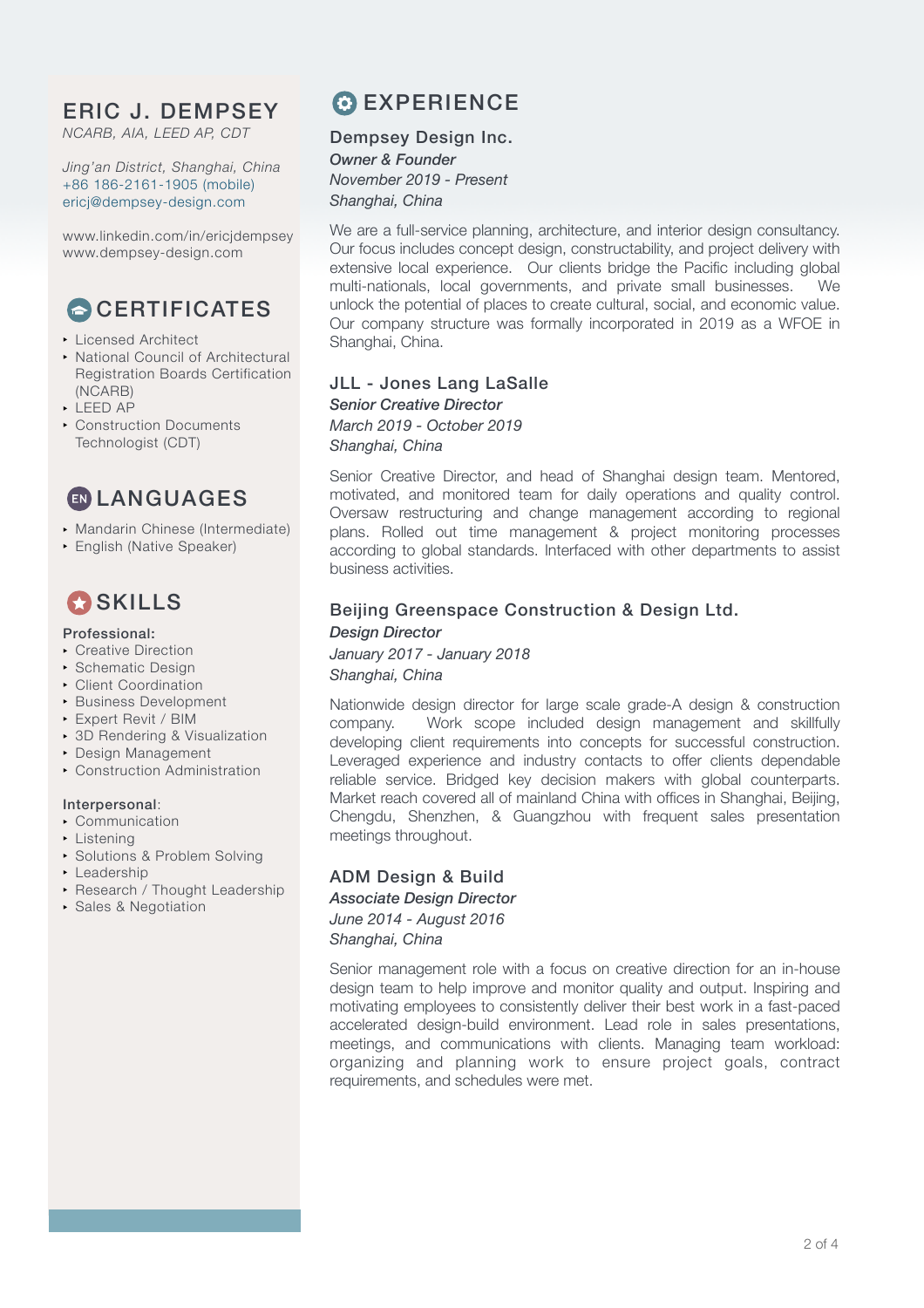*NCARB, AIA, LEED AP, CDT*

*Jing'an District, Shanghai, China* +86 186-2161-1905 (mobile) [ericj@dempsey-design.com](mailto:ericj@dempsey-design.com)

www.linkedin.com/in/ericjdempsey www.dempsey-design.com

# **O**VOLUNTEER

- ! AIA Shanghai | Beijing Executive Committee
- **AIA International Mentor** Program
- **Neighborhood Pet Rescue**
- **Language Exchange**

# **COINTERESTS**

- **Travel & Geography**
- **World History & Culture**
- **.** Scuba Diving (PADI Open Water Advanced certification)
- ▶ Health & Fitness
- **· Swimming**
- **F** Texas Hold'em Poker & Chess
- **Videography and Animation**
- Philosophy & Design Theory

# **C** EXPERIENCE

### **Shanghai Winner Decoration Co,. Ltd**

#### *Senior Project Manager*

August 2013 - February 2014 Shanghai, China

Managed the delivery of several retail projects for a turn-key solutions provider of luxury boutiques, high traffic stores, window and in shop displays across mainland China and APAC. I managed a dedicated project management team providing detailed design, scheduling, government approval documents, furniture production & installation, and construction fitout of retail shops across mainland China. In house management responsibilities included: project tracking, scheduling, resource allocation, standard procedures, mentoring & development of staff, and establishment of KPIs.

### **iHabitat Design**

#### *Senior Architect / Project Manager*

July 2012 - July 2013 Shanghai, China

Research, planning, programing, and design of buildings for corporate, institutional, and retail projects. Leading teams, organizing work, training of methods, analysis, design, and client presentations. Implemented Revit BIM workflows and weekly internal training program to create a highly proficient Revit based design team.

### **MMoser Associates**

*Project Coordinator*

September 2010 - July 2012 Shanghai, China

Pioneered the early adoption of BIM methods, standards, and project workflows. Together with my team we developed large scale base buildings from the inside-out. Key founding member of the base-building architecture team for workplace interiors in Shanghai. This was in addition to project management of various interiors projects rapidly developed in China.

### **Seoul Academy**

*Freelance Architectural Designer* June 2009 - September 2010 Seoul, Korea

### **JBHM**

*Project Designer*

September 2008 - May 2009 Biloxi, MS - Gulf Coast Area

Worked collaboratively with senior partners on the schematic design and production of key projects for the Gulf Coast region of the United States. Projects had specific merit and significance due to the destruction in the wake of hurricane Katrina. Led design team efforts for design development documents to meet project goals, milestones, and schedules.